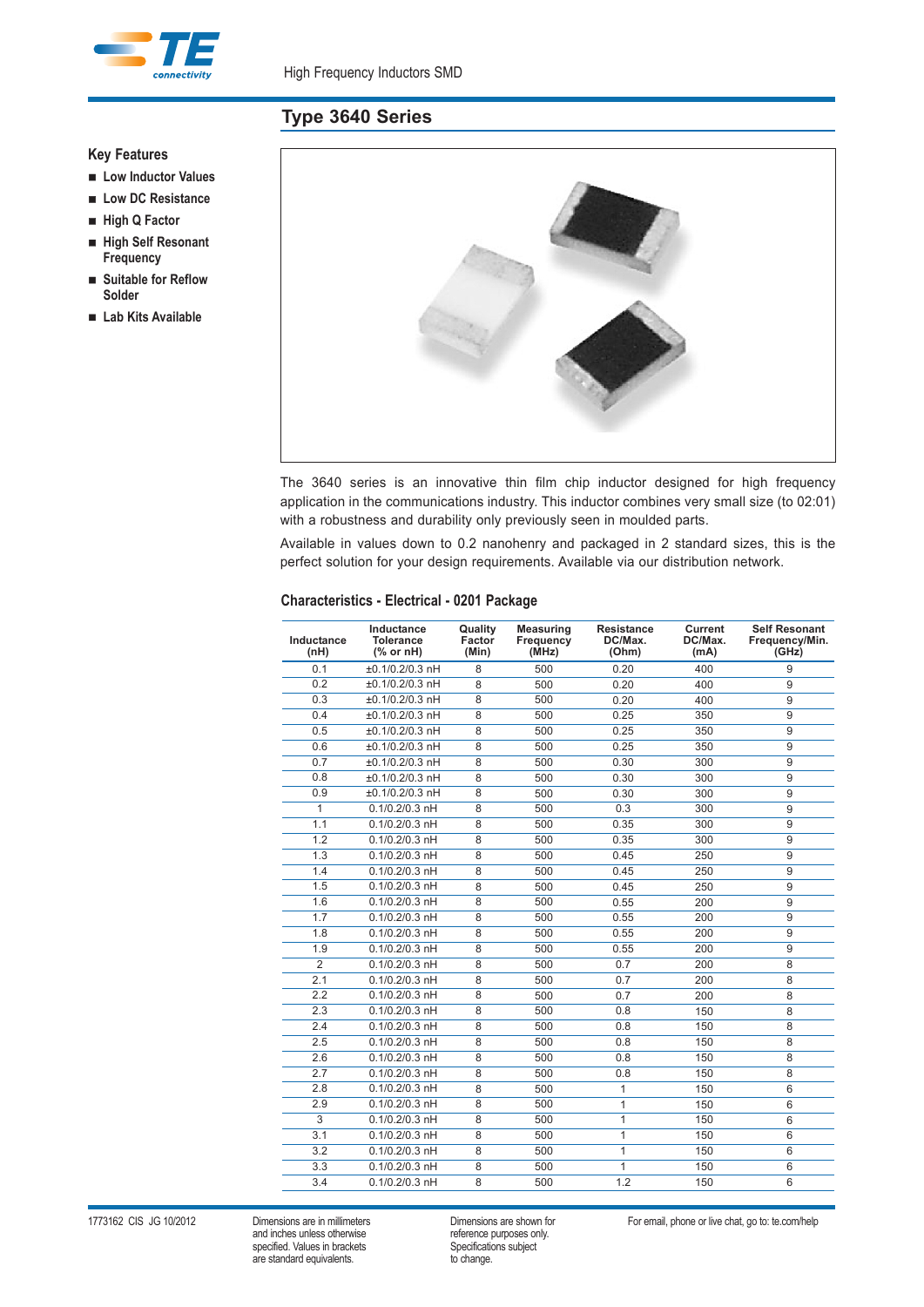

# **Type 3640 Series**

## **Characteristics - Electrical - 0201 Package (continued)**

| Inductance<br>(nH) | Inductance<br><b>Tolerance</b><br>(% or nH) | Quality<br>Factor<br>(Min) | Measuring<br><b>Frequency</b><br>(MHz) | <b>Resistance</b><br>DC/Max.<br>(Ohm) | Current<br>DC/Max.<br>(mA) | <b>Self Resonant</b><br>Frequency/Min.<br>(GHz) |
|--------------------|---------------------------------------------|----------------------------|----------------------------------------|---------------------------------------|----------------------------|-------------------------------------------------|
| 3.5                | $0.1/0.2/0.3$ nH                            | 8                          | 500                                    | 1.2                                   | 150                        | 6                                               |
| 3.6                | $0.1/0.2/0.3$ nH                            | 8                          | 500                                    | 1.2                                   | 150                        | 6                                               |
| 3.7                | $0.1/0.2/0.3$ nH                            | 8                          | 500                                    | 1.2                                   | 150                        | 6                                               |
| 3.9                | $0.1/0.2/0.3$ nH                            | 8                          | 500                                    | 1.2                                   | 150                        | 6                                               |
| 4.7                | $0.1/0.2/0.3$ nH                            | 8                          | 500                                    | 1.4                                   | 130                        | 6                                               |
| 5.6                | 2/5%                                        | 8                          | 500                                    | 1.8                                   | 130                        | 4                                               |
| 6.8                | 2/5%                                        | 8                          | 500                                    | 2.3                                   | 110                        | 4                                               |
| 8.2                | 2/5%                                        | 8                          | 500                                    | 3                                     | 110                        | 3                                               |
| 10                 | 2/5%                                        | 8                          | 500                                    | 3.5                                   | 80                         | 2                                               |

## **Characteristics - Electrical - 0402 Package**

| Inductance<br>(nH) | Inductance<br><b>Tolerance</b><br>(% or nH) | Quality<br>Factor<br>(Min) | <b>Measuring</b><br>Frequency<br>(MHz) | <b>Resistance</b><br>DC/Max.<br>(Ohm) | Current<br>DC/Max.<br>(mA) | <b>Self Resonant</b><br>Frequency/Min.<br>(GHz) |
|--------------------|---------------------------------------------|----------------------------|----------------------------------------|---------------------------------------|----------------------------|-------------------------------------------------|
| 0.2                | 0.1/0.2/0.3nH                               | 13                         | 500                                    | 0.1                                   | 800                        | 14                                              |
| 0.4                | 0.1/0.2/0.3nH                               | 13                         | 500                                    | 0.1                                   | 800                        | 14                                              |
| 0.8                | 0.1/0.2/0.3nH                               | 13                         | 500                                    | 0.15                                  | 700                        | 14                                              |
| $\overline{1}$     | 0.1/0.2/0.3nH                               | 13                         | 500                                    | 0.15                                  | 700                        | 12                                              |
| 1.1                | 0.1/0.2/0.3nH                               | 13                         | 500                                    | 0.15                                  | 700                        | 12                                              |
| 1.2                | 0.1/0.2/0.3nH                               | 13                         | 500                                    | 0.15                                  | 700                        | 12                                              |
| 1.3                | 0.1/0.2/0.3nH                               | 13                         | 500                                    | 0.25                                  | 700                        | 10                                              |
| 1.4                | 0.1/0.2/0.3nH                               | 13                         | 500                                    | 0.25                                  | 700                        | 10                                              |
| 1.5                | 0.1/0.2/0.3nH                               | 13                         | 500                                    | 0.25                                  | 700                        | 10                                              |
| 1.6                | 0.1/0.2/0.3nH                               | 13                         | 500                                    | 0.25                                  | 560                        | 10                                              |
| 1.7                | 0.1/0.2/0.3nH                               | 13                         | 500                                    | 0.25                                  | 560                        | 10                                              |
| 1.8                | 0.1/0.2/0.3nH                               | 13                         | 500                                    | 0.25                                  | 560                        | 10                                              |
| 1.9                | 0.1/0.2/0.3nH                               | 13                         | 500                                    | 0.35                                  | 560                        | 8                                               |
| $\overline{2}$     | 0.1/0.2/0.3nH                               | 13                         | 500                                    | 0.35                                  | 560                        | $\overline{8}$                                  |
| 2.1                | 0.1/0.2/0.3nH                               | 13                         | 500                                    | 0.35                                  | 440                        | $\overline{8}$                                  |
| 2.2                | 0.1/0.2/0.3nH                               | 13                         | 500                                    | 0.35                                  | 440                        | 8                                               |
| 2.3                | 0.1/0.2/0.3nH                               | 13                         | 500                                    | 0.35                                  | 440                        | $\overline{8}$                                  |
| 2.4                | 0.1/0.2/0.3nH                               | $\overline{13}$            | 500                                    | 0.35                                  | 440                        | $\overline{8}$                                  |
| 2.5                | 0.1/0.2/0.3nH                               | 13                         | 500                                    | 0.35                                  | 440                        | 8                                               |
| 2.6                | 0.1/0.2/0.3nH                               | 13                         | 500                                    | 0.35                                  | 440                        | 8                                               |
| 2.7                | 0.1/0.2/0.3nH                               | 13                         | 500                                    | 0.35                                  | 440                        | $\overline{8}$                                  |
| 2.8                | 0.1/0.2/0.3nH                               | 13                         | 500                                    | 0.45                                  | 380                        | $\overline{6}$                                  |
| 2.9                | 0.1/0.2/0.3nH                               | $\overline{13}$            | 500                                    | 0.45                                  | 380                        | $\overline{6}$                                  |
| $\overline{3}$     | 0.1/0.2/0.3nH                               | 13                         | 500                                    | 0.45                                  | 380                        | 6                                               |
| 3.1                | 0.1/0.2/0.3nH                               | 13                         | 500                                    | 0.45                                  | 380                        | $6\overline{6}$                                 |
| 3.2                |                                             | 13                         | 500                                    |                                       | 380                        | $\overline{6}$                                  |
| 3.3                | 0.1/0.2/0.3nH                               | 13                         | 500                                    | 0.45                                  | 380                        | $\overline{6}$                                  |
|                    | 0.1/0.2/0.3nH                               | 13                         | 500                                    | 0.45                                  |                            | $\overline{6}$                                  |
| 3.4                | 0.1/0.2/0.3nH                               |                            |                                        | 0.55                                  | 380                        |                                                 |
| 3.5                | 0.1/0.2/0.3nH                               | 13                         | 500                                    | 0.55                                  | 380                        | 6                                               |
| 3.6                | 0.1/0.2/0.3nH                               | 13                         | 500                                    | 0.55                                  | 380                        | $\overline{6}$                                  |
| 3.7                | 0.1/0.2/0.3nH                               | 13                         | 500                                    | 0.55                                  | 340                        | $\overline{6}$                                  |
| 3.8                | 0.1/0.2/0.3nH                               | 13                         | 500                                    | 0.55                                  | 340                        | $6\overline{6}$                                 |
| 3.9                | 0.1/0.2/0.3nH                               | 13                         | 500                                    | 0.55                                  | 340                        | $\overline{6}$                                  |
| 4.7                | 0.1/0.2/0.3nH                               | 13                         | 500                                    | 0.65                                  | 320                        | 6                                               |
| 5.6                | 0.1/0.2/0.3nH                               | 13                         | 500                                    | 0.85                                  | 280                        | $\overline{6}$                                  |
| 5.9                | 0.1/0.2/0.3nH                               | 13                         | 500                                    | 0.85                                  | 280                        | $6\overline{6}$                                 |
| 6.8                | 0.1/0.2/0.3nH                               | 13                         | 500                                    | 1.05                                  | 260                        | $\overline{6}$                                  |
| 7.2                | 0.1/0.2/0.3nH                               | 13                         | 500                                    | 1.05                                  | 260                        | $\overline{6}$                                  |
| $\overline{8}$     | 0.1/0.2/0.3nH                               | 13                         | 500                                    | 1.25                                  | 220                        | 5.5                                             |
| 8.2                | 0.1/0.2/0.3nH                               | 13                         | 500                                    | 1.25                                  | 220                        | 5.5                                             |
| 9.1                | 0.1/0.2/0.3nH                               | $\overline{13}$            | 500                                    | 1.25                                  | 220                        | 5.5                                             |
| 10                 | 1/2/3/5%                                    | 13                         | 500                                    | 1.35                                  | 200                        | 4.5                                             |
| $\overline{12}$    | 1/2/3/5%                                    | 13                         | 500                                    | 1.55                                  | 180                        | 3.7                                             |
| 13.8               | 1/2/3/5%                                    | 13                         | 500                                    | 1.75                                  | 180                        | 3.7                                             |
| 15                 | 1/2/3/5%                                    | 13                         | 500                                    | 1.75                                  | 130                        | 3.3                                             |
| 17                 | 1/2/3/5%                                    | $\overline{13}$            | 500                                    | 1.95                                  | 100                        | 3.1                                             |
| 18                 | 1/2/3/5%                                    | 13                         | 500                                    | 2.15                                  | 100                        | 3.1                                             |
| 20.8               | 1/2/3/5%                                    | 13                         | 500                                    | 2.55                                  | 90                         | 2.8                                             |
| 22                 | 1/2/3/5%                                    | 13                         | 500                                    | 2.65                                  | 90                         | 2.8                                             |
| $\overline{27}$    | 1/2/3/5%                                    | 13                         | 500                                    | 3.25                                  | $\overline{75}$            | 2.5                                             |
| $\overline{33}$    | 5%                                          | 13                         | 500                                    | 4.5                                   | $\overline{75}$            | 2.5                                             |

1773162 CIS JG 10/2012 Dimensions are in millimeters Dimensions are shown for For email, phone or live chat, go to: te.com/help<br>and inches unless otherwise reference purposes only.<br>Specifications subject and inches unless otherwise reference purposes only. specified. Values in brackets Specifications subject are standard equivalents. The standard equivalents are standard equivalents.